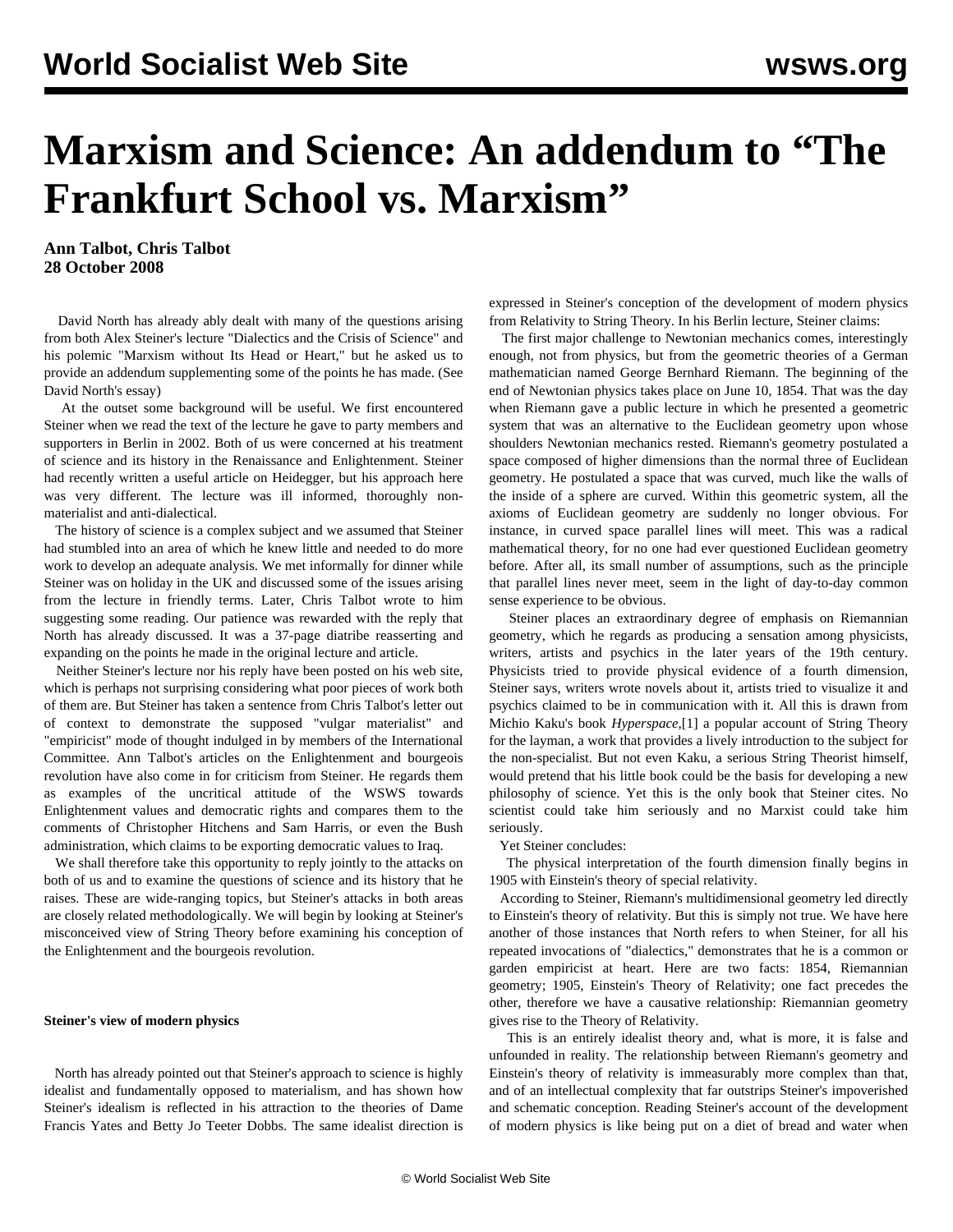<span id="page-1-0"></span>there is a banquet set out in front of you.

 Riemann was undoubtedly a mathematical genius who, in his short life, permanently altered the course of mathematics, but he did not pluck his conception of geometry out of the air. He developed his ideas while working with the experimental physicist Wilhelm Weber trying to develop a mathematical theory that would embrace electricity, magnetism, gravity and light. In other words, he was working on the same problem that Einstein was later to solve. He died in 1866 at the age of only 39 before many of the developments in electromagnetism that led to Einstein's theory. One biographer comments that "it is quite possible that had he been granted twenty or thirty more years of life he would have become the Newton or Einstein of the nineteenth century."[\[2\]](#page-1-0)

 We cannot, therefore, divorce physics from experimentalism and root its advances in an ideal world of pure mathematical thought, as Steiner would wish to do. It is true that mathematics follows its own technical rules that are internal to the discipline and even to a specific area of mathematics. Such is the degree of the division of labour in intellectual life that pure mathematicians may pursue those specialist areas for centuries without ever considering how they might be applied. Number theory, for example, was known to the followers of Pythagoras, but has only recently been applied in cryptography. Complex numbers were developed during the Renaissance and remained a rarefied branch of pure mathematics until they were found to be significant for modern electrical engineering.

 Viewed in an idealist manner, the history of mathematics might seem to refute a materialist analysis of the development of human thought. Mathematics appears to exist in an ideal world. Many of its most brilliant exponents would maintain that to be the case. Yet if we pursue the history of mathematics with a little more tenacity and trace the discipline to its beginnings in the ancient civilisations of Egypt and Babylon, we find that mathematics develops in response to the material problems that confronted human beings in their attempt to make a living in the Nile valley or Iraq. Only at a later date did mathematics take on the abstract, generalised character with which we now associate it. This happened among the ancient Greeks in the course of the sixth century BC, when there was an attempt to understand the world scientifically, which is associated with the name of Thales of Miletus.

 Thales is said to have introduced geometry from Egypt and used it to predict a solar eclipse in 585 BC. Thales and his successors were essentially materialists, but at the same time there developed an idealist school of philosophy among the followers of Pythagoras who regarded numbers as the real basis of a transitory, material world. In the course of the fifth century BC as philosophy developed in Athens it became sharply polarised between idealists and materialists. Plato characterised this struggle as a battle of gods and giants and, as is made clear in *The Sophist*, he was entirely on the side of the gods and opposed to the giants, the materialists, who wanted to drag everything down to the level of body.

 For those who believe, with Alfred North Whitehead, that the whole of the Western philosophical tradition is no more than a series of footnotes to Plato, Plato's rejection of the materialism of Democritus and other ancient atomists provides the basis of their understanding of mathematics, science and philosophy. For them, mathematical ideas originate in the ideal world of Plato's forms and pass from there to the sordid material world of physics and engineering, becoming in the process less perfect and less beautiful. It is this anti-materialist and unhistorical view that Steiner has adopted.

 The richness and, in a genuine sense, dialectical complexity of the relationship between mathematics and physics is denied in Steiner's conception of a simple mechanical process in which one development in mathematics triggers a new direction in physics. Physics is certainly a mathematical discipline, but it is not possible to tie a development in humanity's understanding of the physical nature of the universe to an isolated advance in mathematics.

 Steiner is entirely blind to the manifold interconnections of social thought that produce a new development in physics or any other area of human endeavour. Einstein's *annus mirabilis* in 1905, when he published the papers that were to revolutionize physics, were an integral part of the other epochal events of that memorable year. This was the year of the first Russian Revolution, in which Leon Trotsky played a leading role, and the year in which he published his theory of Permanent Revolution. In their own way, Einstein's and Trotsky's theories define the 20th century and continue to define the issues that confront the 21st in politics and science. It can be said with some justice that

 Trotsky's approach represented an astonishing theoretical breakthrough. Einstein's relativity theory—another gift of 1905 mankind—fundamentally and irrevocably altered the conceptual framework within which man viewed the universe and provided a means of tackling problems for which no answers could be found within the straitjacket of classical Newtonian physics, Trotsky's theory of Permanent Revolution fundamentally shifted the analytical perspective from which revolutionary processes were viewed.[[3](#page-2-0)]

 Born in the same year, Trotsky and Einstein were driven to make fundamental theoretical breakthroughs by the political, intellectual and cultural ferment in Europe at that time. North's insight was taken up in an article by Peter Symonds.[[4](#page-3-0)] who points out that Einstein cannot be understood apart from the times in which he lived, a period of rapid industrial expansion that had profoundly altered the character of science. "Capitalism drove technical innovation which," as Symonds writes, "in turn, provoked new scientific questions and provided new apparatus for their resolution."

 Symonds outlines all the physical phenomena that had been found to be incompatible with Newton's equations and which were calling the old certainties into question. Henrich Hertz had confirmed the existence of radio waves in the 1880s; in 1895, Wilhelm Röntgen discovered X-rays, which were later found to be high-frequency electromagnetic waves; in 1890, J.J. Thomson discovered the electron, the first subatomic particle to be identified; Henri Becquerel and Pierre and Marie Curie were investigating radium in the same period and discovered that it had an ability to radiate energy that appeared to contradict the law of the conservation of energy.

 North's lecture and Symonds' article offer a far more profound analysis of what gave rise to the Theory of Relativity than Steiner can provide and they express a genuinely dialectical and materialist historical consciousness. They reveal the intellectual depth of the WSWS and the seriousness with which its writers approach questions of science and culture in general. No writer for the WSWS would presume to base a theoretical article or lecture on one popular book.

 But to return to Einstein, all this experimental work and the new phenomena observed by physicists in the latter part of the 19th century contributed to the problem that Einstein set himself to solve and to its resolution. The Special Theory of Relativity arose from contradictions between Newton's mechanics and the theory of Electricity and Magnetism developed by Faraday, Maxwell and others. Newton's theory depended on a traditional separation of time and Euclidean space that formed the background to the motion of corpuscular bodies or particles. Electromagnetism, which now included light, radio waves and X-rays, was found to be inexplicable in terms of an "aether" made up of tiny particles governed by Newtonian physics. Eventually, Einstein resolved the issue by developing a new type of mechanics that would incorporate Electromagnetism as well as Newton's corpuscular particles, and a new unified theory of space and time.

 It is true that when Einstein in 1915 extended his Special Theory of Relativity to include gravity with his General Theory of Relativity, he eventually used Riemannian geometry. As with the earlier theory, his genius was that he established certain physical principles on which the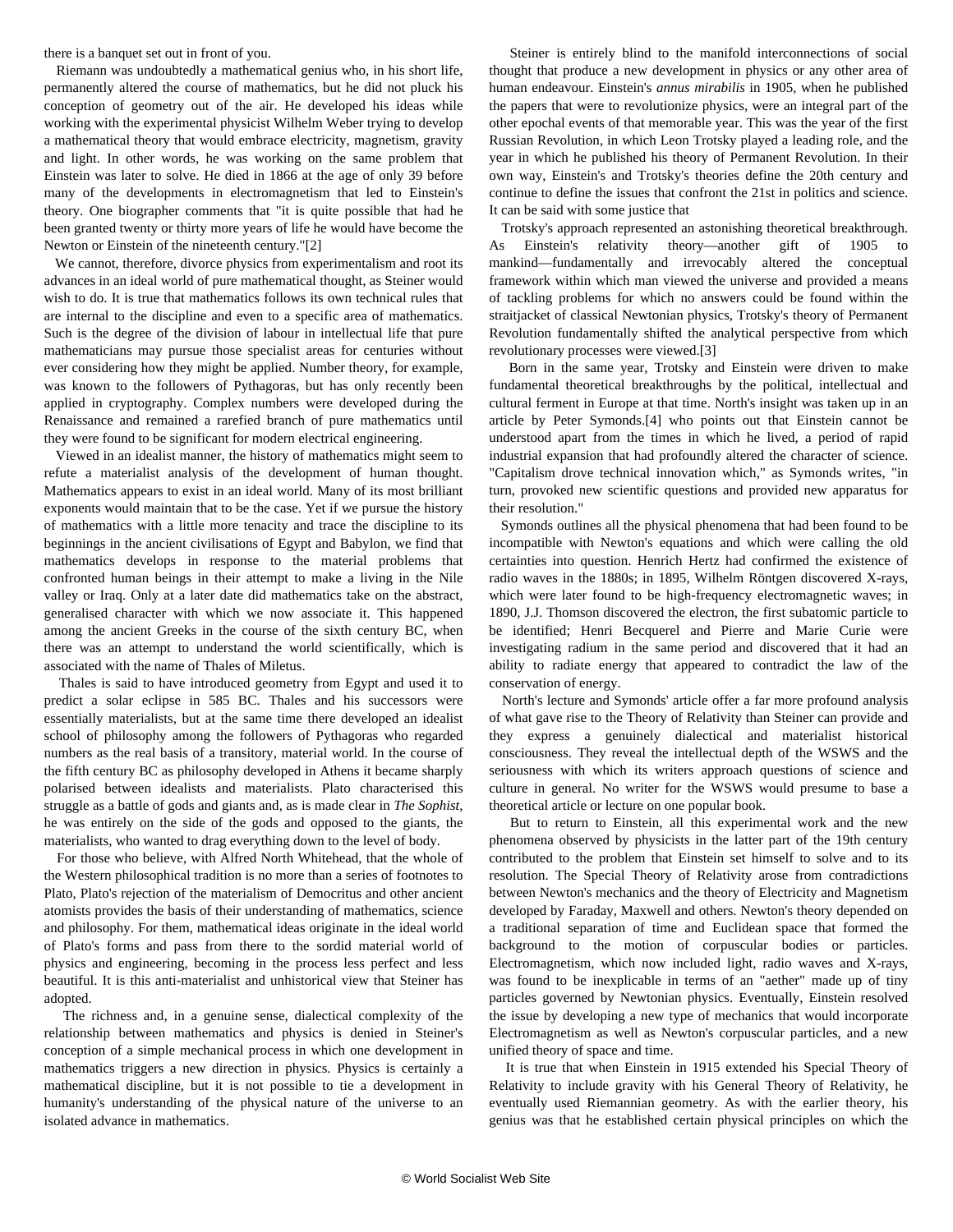<span id="page-2-0"></span>new theory needed to be based, in this case the "Principle of Equivalence" that identified the environment inside an accelerating spacecraft with the environment inside the same spacecraft in a gravitational field. There should be no distinction between the physical laws that hold in either situation. Struggling with the difficult mathematics and with the help of his mathematician friend Marcel Grossmann, Einstein used one particular version of Riemann's geometry with a particular set of mathematical rules that he himself discovered--the Einstein field equations. Gravity was no longer the mysterious force "acting at a distance" of Newton, but could be understood as the warping or distortion of space and time.

 Riemannian geometry was one of numerous developments in geometry, algebra and other branches of mathematics that were applied to great effect in science and technology over the next century and a half, often feeding back into mathematics and stimulating new work there. Kaku naturally stresses Riemannian geometry because he is a String Theorist and these theorists have turned to higher dimensional geometry in their search for a new fundamental "Theory of Everything." But had Steiner read Kaku with an eye less prejudiced against experiment and materialism, he would have found that Kaku also refers to the experimental work that called Newtonian physics into question and that he anticipates significant results for String Theory from the Large Hadron Collider at CERN.

 Ultimately, physics depends on experimental results. This is illustrated by the story of the mathematician Herman Weyl, who attempted to develop Einstein's Theory of General Relativity on the basis of Riemannian geometry. In 1918, he seemed to have developed a theory that would unify gravitation and electromagnetism, but unfortunately it was disproved by the experimental results.

 Einstein, who greatly admired the elegance of Weyl's equations, wrote to him commiserating. "Apart from the [lack of] agreement with reality," Einstein wrote, "it is in any case a superb intellectual performance."[[5](#page-4-0)]

 A superb intellectual performance alone could not stand up against the evidence of experimental results. Steiner might wish to call that empiricism, but it is the method of science. North has already cited the famous anecdote about Einstein's reaction to Eddington's experimental confirmation in 1919 of his prediction that light was bent by gravity. Einstein was responding, with a certain amount of irony, to the excitement that Eddington's work had generated in the press, but to use this remark, as Steiner does, to suggest that Einstein did not take experimental results seriously is simply unfounded and intellectually irresponsible.

 The way in which Steiner seizes on this incident tells us more about Steiner's attitude to science than it does about Einstein's. What Steiner is suggesting is that if science can be said to be based on experimental results, then one negative experimental result would of necessity sink an entire theory. This is a conception worthy of Karl Popper himself. Science does not blunder from one experiment to another. Scientists have built up a body of knowledge over many centuries that underpins every experiment and every theory. They do not experiment blindly, nor do they accept the results of experiments uncritically. The objective character of science is not confirmed by individual experiments any more than the objectivity of nature is confirmed by individual sensory experience. Knowledge of the real world is built up over many generations as a series of approximations that become part of social consciousness.

#### **The "crisis of science"**

 Anyone glancing at the title of Steiner's lecture could be forgiven for assuming that his reference to the "crisis of science" referred to the period of the late 19th and early 20th centuries, when the new developments were being made that led up to Einstein's work. Many historians of science would be familiar with this concept from Henri Poincaré, who suggested that science was on the eve of a crisis in 1905.

 Many Marxists will be familiar with the idea of a crisis in physics from Lenin's *Materialism and Empirio-Criticism* (1908).[\[6\]](#page-5-0) When a Marxist presents a lecture to other Marxists about the "crisis of science," it would be reasonable to assume it was about the crisis in fundamental physics in the later 19th and early 20th centuries, or perhaps the problems that have arisen with the attempts to develop a "Theory of Everything." But Steiner is not talking about that crisis of science. Far from it, he is referring to another much longer-running and much deeper crisis.

 In passing, it is worth mentioning that this is an example of the rhetorical sleight of hand by which Steiner habitually avoids stating his positions clearly. He does not say openly that he is opposed to materialism, to dialectics and to science, but he aims to sow doubt and confusion and to sway his audience with an insidious and dishonest method of argument.

 But to return to the crisis of science. One might speak about a certain crisis of science today, but Steiner explicitly excludes at the beginning of his lecture any of the issues that could legitimately be considered part of that crisis. For Steiner, the crisis of science does not arise from the way in which scientific research and the technological application of science is distorted by the profit drive. Nor does the crisis of science lie in the all-tooapparent gap between the immense productive capacity of modern capitalism and the social conditions in which the majority of the earth's population live. No, in proposing to examine the "crisis of science" Steiner was alluding to something quite different when he gave his Berlin lecture. He tells us:

 What we have in mind instead is an investigation into the manner and degree to which science as such has strayed from its original goals.

 Those original goals, Steiner says, were laid down in Ancient Greece where we see "the codification of the purpose of science":

 In its beginnings, there was no sharp distinction between science and philosophy. In fact, the sharp distinction between the two that we now take for granted was only introduced in the last two or three centuries. Up to the Renaissance the close and unbreakable relationship between science and philosophy was a given.

 Now, however, Steiner complains, "Science is split off from philosophy and each go their separate ways." Here lies the "crisis of science" for Steiner because

 It is this separation of science from philosophy that provides us with a first approximation of what I refer to as the crisis of contemporary science. Note however that the modern sensibility does not consider this a crisis at all, but, on the contrary, we celebrate what we consider the liberation of science from the constraints of metaphysics. For reasons that will become clear, we have elevated the sciences at the expense of philosophy. In fact, the very legitimacy of philosophy, of a systematic inquiry into the totality of what is, is automatically suspected of being a form of mysticism, if not worse.

 Steiner's contention is that Aristotle's First Philosophy was rejected in the course of the Renaissance and early modern period, when there was a shift from the philosophy of Aristotle to that of Plato. North has already discussed this material so we will not repeat it here.[[7](#page-6-0)] We will concentrate on what it means for Steiner's conception of the "crisis of science." Steiner maintains that, by breaking from Aristotle's understanding of the First Philosophy, Renaissance and modern science left themselves unable to comprehend the whole and could only examine the separate parts of nature.

 But excising philosophy from the sciences has certain detrimental consequences, as I hope to demonstrate. If we return to the original conception of Aristotle, the relation of First Philosophy to a particular science is an example of a Whole to Part relationship.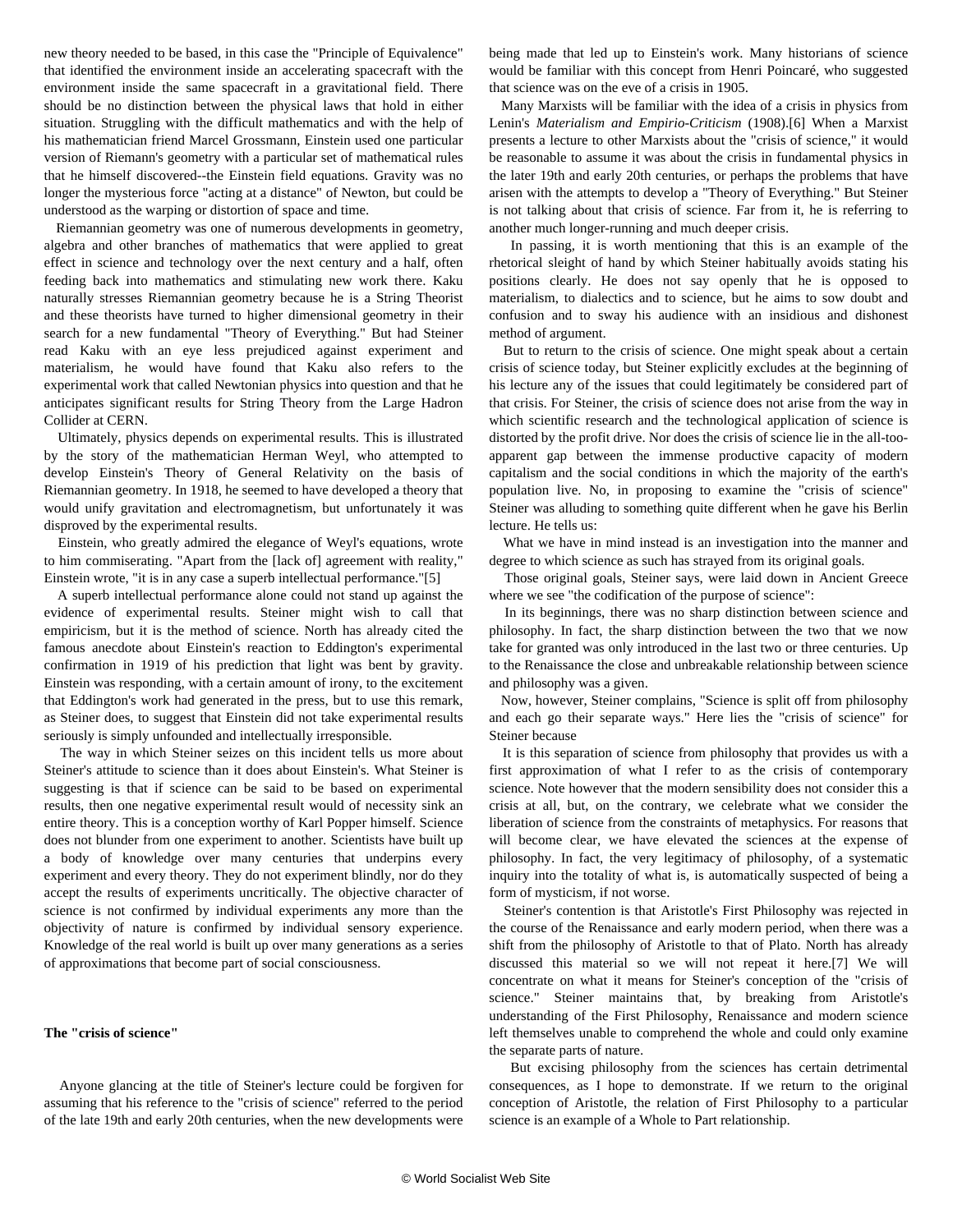<span id="page-3-0"></span> Any one who has spent any time reading Steiner's material will know that "the Whole and the Part" is his repeated mantra. For Steiner, this is the summit of all wisdom. Aristotle's First Philosophy allows us to comprehend the whole and the part, according to Steiner, and this is where science has gone astray.

 We have now arrived at what I think is characteristic of science throughout all the phases of its history, and that is the necessity to find a principle of order, to unify, to explain the particular through the universal principle of organization. This was the founding principle, the charter so to speak, that originally motivated Aristotle, and from which contemporary philosophy, in the form of its dominant mode of empiricism, has strayed. It is the reason for having a First Philosophy alongside the particular sciences.

 Let us leave aside for the moment the fact that this is an untenable theory on so many grounds—historical, scientific and philosophical—and consider what it implies. Steiner is contending that science has been in a crisis for over 300 years. Galileo died in 1642. If Steiner is right in his identification of a crisis of science that began in the 17th century, then it would mean that all science from Galileo onwards is flawed and in some way suspect because it lacks the metaphysical foundations that Aristotle thought essential to it.

 Newton's work and that of the Enlightenment scientists would be part of the same crisis. More recent science would be equally dubious, since modern scientists have, according to Steiner, inherited from the Enlightenment the same unfortunate tendency to belittle Aristotle and lack any regard for his First Philosophy. If the crisis of science goes back to the Renaissance and continues unabated to this day, then it would mean that both Lenin's efforts to provide a philosophical resolution of the early 20th century crisis and Einstein's attempt to put physics on a new footing were equally fruitless.

 Steiner's "crisis of science" is a pretty thin disguise for an attack on science. He expresses intense dissatisfaction with modern science, which he condemns as "reductionist," "atomistic" and "empirical." For any one with even a passing acquaintance with the writings of the Frankfurt School, particularly Adorno, Horkheimer and Marcuse, it is clear that Steiner's complaints against science are of a piece with the familiar anti-Enlightenment, anti-scientific litany of that school, which has become well established in the postmodern schools of thought that have developed among the radical intelligentsia hostile to Marxism. Steiner's claim that there is a "crisis of science" because it has strayed from its original objectives is, in reality, an attack on objective scientific thought.

 Biochemistry, the area of science that has made the most dramatic developments in the course of the second half of the 20th century since the discovery of DNA, evokes a hysterical response from Steiner. The painstaking work of cognitive science on brain-damaged patients, the development of brain chemistry and the analogies that have been drawn between the brain and the computer send him into a frenzy. The work of Richard Dawkins and other evolutionary biologists, and the philosopher Daniel Dennett, give him a fit of apoplexy. Steiner writes:

 We can no longer talk about our feeling of love, for instance, without discussing neuro-transmitters and serotonin levels. And we can no longer discuss the aesthetic qualities of a painting without reference to the experience of our ancestors millions of years ago on the African savannah.

 Steiner seems to be a man unhappy in the corporeality of his own material, biological condition.

 When Chris Talbot suggested that postmodernism was a serious matter, Steiner responded that the influence of postmodernism in universities was negligible in comparison to that of the scientists and engineers who are empiricists.[8] He continued:

 But the intellectual climate at the universities is only one barometer of intellectual trends. Perhaps an even more important one is the state of popular culture. Just take a look at the topics highlighted in magazines and newspapers and you will find that the public is being inundated not with the intellectual fantasies of Jacques Derrida, but with the ethos of consumerism and a naïve worship of technology. There have been numerous accounts in the mass media propounding the views of biological determinism. For instance, at the time that the human genome project was completed, most accounts of its significance equated it with the discovery of human nature. There are hundreds of television nature shows--presenting a vulgarized adaptation of socio-biology—contend (sic) that the aggressive behavior exhibited by animals (often posed and encouraged for the camera to begin with) are correlates to the problems faced in human society. And every day hundreds of ads are run extolling the virtues of modern chemistry which allows you to reconstruct your consciousness simply by taking a pill. We have in fact become addicted to the quick and easy technological fix for virtually all our problems. I don't see much evidence of the postmodernists' antipathy to science in popular culture.

 This incontinent rant against science and the mass of the population who expect to receive medical treatment for their ill-health and to use new technology in their daily lives, and who like to watch nature documentaries on television, reveals both Steiner's antipathy to science and his contempt for the working class.

#### **The Enlightenment and the bourgeois revolution**

 The same "crisis of science" that Steiner detects in the Renaissance must have run right through the Enlightenment. His knowledge of the science of the period is rudimentary. His knowledge of Newton seems to have been derived from historians with a neo-Platonic slant, who have focused their attention on Newton's alchemy and millenarianism rather than his work on optics and his theory of gravity. Steiner numbers Newton among the neo-Platonists. In his lecture he declared:

 [T]he creators of the new science, men such as Bruno, Galileo, Newton, did not think of themselves as experimenters who then derived generalizations based on their experiments. They thought of themselves as Platonists who sought to discover the mathematical laws that governed nature.

 Whether Newton thought of himself as a neo-Platonist is questionable, whether he was a neo-Platonist is even more doubtful. All we can say with certainty is that he knew some neo-Platonists, but guilt by association is not a good principle of justice or history. What distinguishes Newton, far more than any putative neo-Platonism, is that he was an outstanding mathematician. Steiner's identification of neo-Platonism with mathematics is too crude. Some neo-Platonists were mathematicians, but not all mathematicians were neo-Platonists. The reason for Steiner's insistence that Newton was a neo-Platonist becomes clearer in his reply to Chris Talbot. When citing Dobbs on Newton, Steiner crowed gleefully:

 It turns out that Newton spent more time on alchemical experiments than on physics and his physical science was conceived by him as an expression of his mystical religious beliefs.[9]

 Newton did indeed spend more time on alchemy than he did writing the *Principia*. The reason for that was very simple, concrete and all too material for Steiner. Newton did not succeed in turning lead into gold, but he did succeed in discovering the law of gravity. The project of the alchemists was to discover the natural process that had created the elements such as lead and gold, to reproduce that process and to harness it for the benefit of mankind. Given the technology available to Newton, this was an impractical objective, but it took him two decades to find that out. There was, however, nothing "unscientific" or "mystical" about the objective. Alchemy was no more inherently mystical than algebra, which,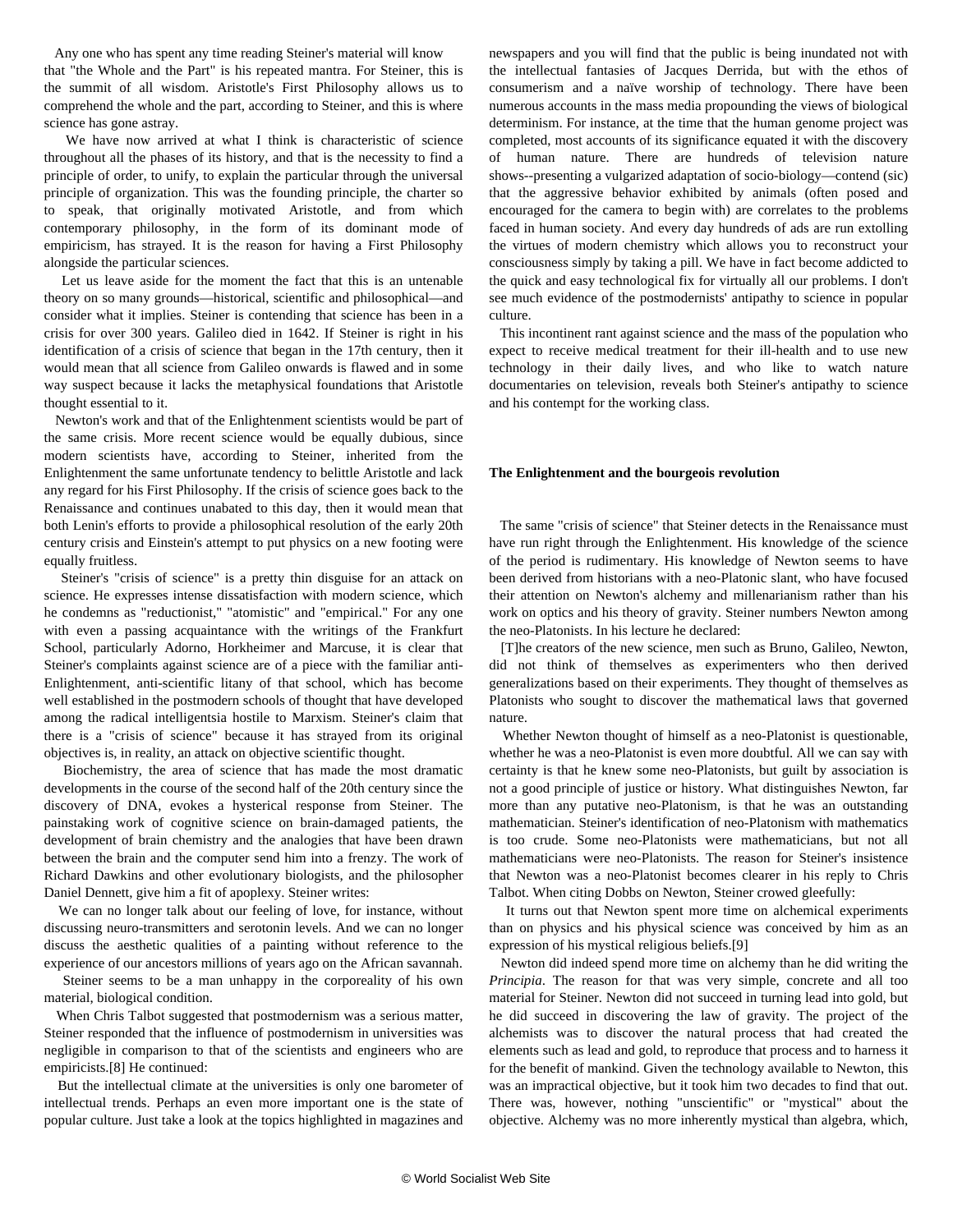<span id="page-4-0"></span>as its name suggests, came from the same Arabic source.

 History has its own history, and by relying on Yates and Dobbs, Steiner is taking a position in a long-running polemic that can be traced back to 1931 and the Second International Congress of the History of Science and Technology in London. At that conference, the Soviet historian of science Boris Hessen gave a paper in which he set out for the first time a historical materialist analysis of Newton's life and work, including his alchemy and religious ideas.[10] In an article written in 2000, Ann Talbot explained:

 Hessen showed that Newton's scientific work had a material basis in the technological developments and economic imperatives of the time. He established what he called the "earthy core" of Newton's *Principia* that underlay its abstract mathematical form.

 Hessen's lecture was a seminal influence on many of the historians and scientists present, inspiring them to set the history of science in its wider social context rather than considering its development as though it had taken place in a vacuum. For others, Hessen's paper, whether acknowledged or not, became the target of their attempts to deny that Newton had any connection with economics or technology.[11]

 Yates's work on Newton belongs very much to the latter category. She was a conservative, High Anglican neo-Platonist. Anglican neo-Platonism can be traced back to the 17th century at least, when it was developed by the Cambridge Platonists as an antidote to materialism, but its postwar manifestation has more to do with the anxiety felt about communism and the strength of the working class.

 In the 20th century, neo-Platonism became a significant trend of thought among conservative intellectuals who were gripped by a morbid fascination with phenomenology and were alarmed by Marxism. Yates was associated with the Warburg Institute in London, where Ernest Gombrich, a stalwart anti-Marxist, was the director. Born in 1899, she remained active until her death in 1981.

 In the latter part of the 20th century, Yates's conservative idealism seems to have met up with postmodern trends in both the United States and Britain, which gave a fresh lease on life to her works at a time when the new developments in Renaissance and early modern scholarship might have been expected to render her, admittedly pioneering, work outmoded.

 Steiner is placing himself firmly in the idealist camp by relying on Yates. The materialism to which Steiner evinces such a rooted opposition is essential to the process that we, following Kant, call the Enlightenment. Hegel was in a constant dialogue with the shade of Spinoza, as so many philosophers of the period were. Yet for Steiner, materialism is a dirty word.

 Virtually every mention of materialism in Steiner's article and lecture is prefaced with the adjective "mechanical" or "vulgar." He claims that the mechanical materialists of the Enlightenment period justified their atomistic view of the world by claiming it originated with classical thinkers like Democritus and that this was a false claim repeated by 19th and 20th century positivists. Steiner cannot resist adding, "Likewise, many vulgar Marxists, particularly from the Stalinist camp, adopted this historical genealogy."

 We will have to number Karl Marx and Frederick Engels among Steiner's "mechanical materialists" and "vulgar Marxists," since they stress the importance of the classical materialist tradition. They identify the 17th century French natural philosopher Gassendi as "the restorer of Epicurean materialism." Gassendi was, incidentally, one of Galileo's correspondents.

 Marx and Engels go on to declare Francis Bacon to be "the real progenitor of English materialism and all modern experimental science," who often quotes "Democritus and his atoms" as his authority.[12] Engels refers to the "newly-discovered Greek philosophy" that "prepared the way for the materialism of the 18th century."[13] Marx and Engels associate the adjective "great" with the French materialists, in contrast to Steiner's consistent use of the terms "mechanical" and "vulgar." If Steiner wants to

denigrate this view of history and Marxism as Stalinist it merely shows he is not a Marxist.

 Steiner cannot go over to a complete and open rejection of the Enlightenment in the manner of postmodernism because he hopes to influence Marxists, but he objects to what he calls the "uncritical enthusiasm over the Enlightenment" of the WSWS. "Icons of bourgeois liberalism such as Hobbes, Locke and Jefferson," Steiner complains, "have been elevated at the expense of the historical ancestors of modern communism, Winstanley, Munzer or Babeuf." He criticises Ann Talbot's obituary of the historian Christopher Hill for failing to follow Hill in his "spirited defense of one of the great precursors of the communist movement [Winstanley] while at the same time providing a critique of the misanthropic bourgeois philosopher Thomas Hobbes."

 He follows the historian Jonathan Israel in identifying a Moderate Enlightenment and a Radical Enlightenment. "The figures of the Radical Enlightenment were not satisfied with toleration and compromise, the watchwords of the Moderate Enlightenment of Montesquieu and Locke," Steiner writes, "but sought to base society on Reason and equality."

 One can only suppose that Steiner has never read Locke, whose *Two Treatises of Government* is an extended study of reason and equality and the foundational role they play in a just society. As for Jefferson, who took whole phrases from Locke's works in drafting the Declaration of Independence, it is difficult to see why a Marxist should write less favourably of him than Marx did of Abraham Lincoln. On the occasion of his re-election Marx wrote to Lincoln:

 From the commencement of the titanic American strife the workingmen of Europe felt instinctively that the star-spangled banner carried the destiny of their class.[14]

 Jefferson failed to abolish slavery as he would have wished, but he set in motion that revolution which Lincoln ultimately concluded. For the artisans and dispossessed, not yet a working class, of Europe, the American War of Independence and the French Revolution challenged the long-established ancien regimes based on hereditary privilege. To suggest that Marxists should pay attention only to the plebeian elements within those revolutions is to miss the full historical significance of epochal events.

 Ann Talbot's obituary of Hill was an article about a historian of the 17th century. There was no reason why it should have included a discussion of Thomas Münzer (ca. 1488-1525) or Gracchus Babeuf (1760-1797). Certainly, Christopher Hill was too good a historian to do so. Steiner's injunction that they should have been included indicates that he regards them as figures from a heroic pantheon rather than flesh and blood beings that lived and struggled in definite historical periods. This is very much in keeping with his utopian conceptions of socialism.

 It is worth examining how Marx and Engels discussed Babeuf in the Communist Manifesto:

 We do not here refer to that literature which, in every great modern revolution, has always given voice to the demands of the proletariat, such as the writings of Babeuf and others.

 The first direct attempts of the proletariat to attain its own ends, made in times of universal excitement, when feudal society was being overthrown, necessarily failed, owing to the then undeveloped state of the proletariat, as well as to the absence of the economic conditions for its emancipation, conditions that had yet to be produced, and could be produced by the impending bourgeois epoch alone. The revolutionary literature that accompanied these first movements of the proletariat had necessarily a reactionary character. It inculcated universal asceticism and social levelling in its crudest form.[15]

 Marx and Engels acknowledge their debt to Babeuf as they had done in *The Holy Family*, where they placed Babeuf among those who "gave rise to the communist idea,"[16] but their assessment of Babeuf's uprising and other similar early proletarian movements is a thoroughly historical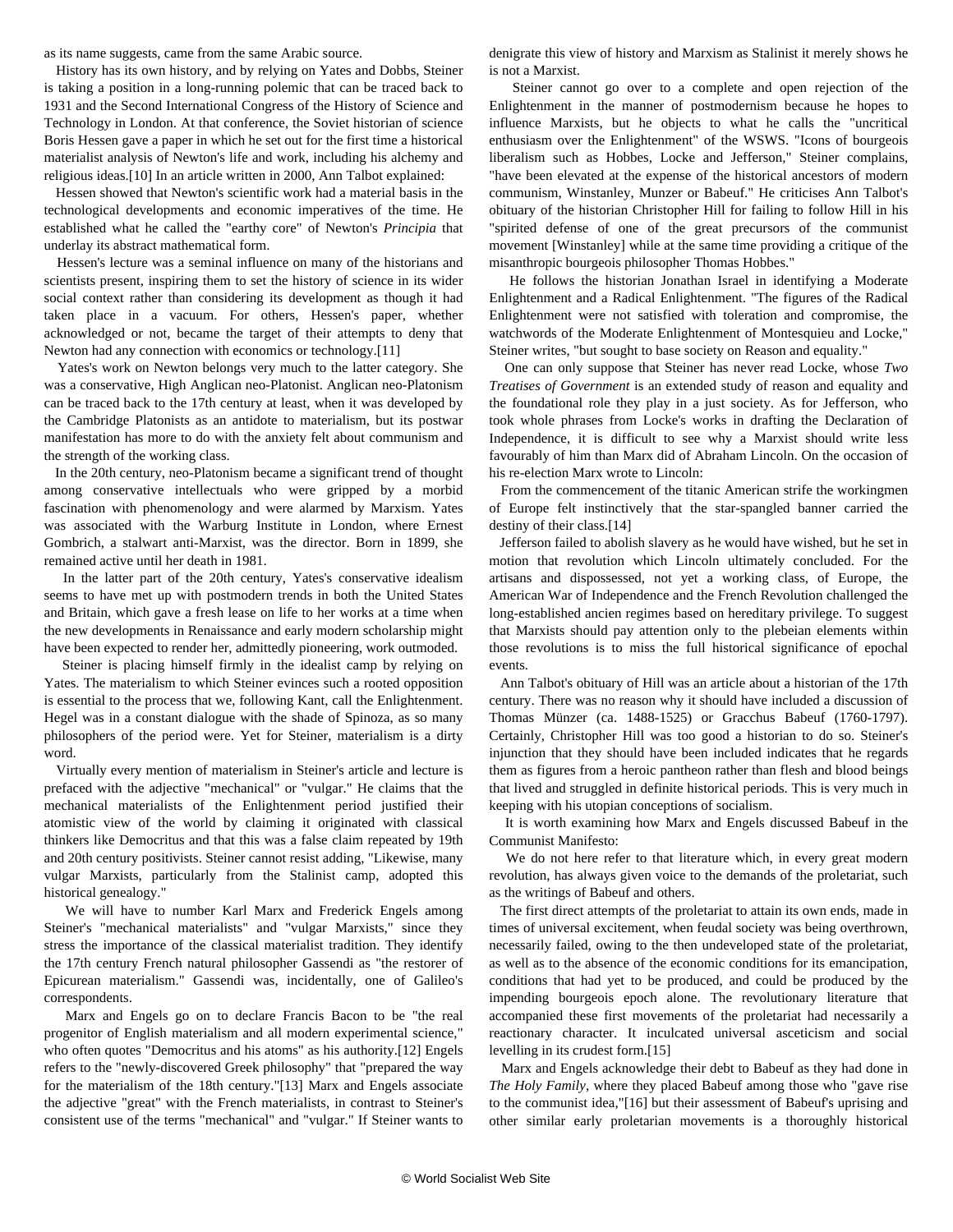<span id="page-5-0"></span>materialist one. They stress that the conditions had not yet been produced by the development of capitalist society for such a movement to succeed and that its literature was necessarily reactionary and crude. Marxism is not based on crude, levelling ideas. It is based on the highest achievements of the Enlightenment.

 One could equally well apply Marx and Engels' words to Winstanley. But Hill was labouring under the burden of the Stalinist Popular Front theory of People's History, which sought to find national revolutionary heroes in every country. In an obituary, a writer must emphasise the best in the subject's life while not ignoring what was weakest. Hill's best work by far was his biography of Oliver Cromwell, who was a difficult figure for Hill to write about, but one who embodied the revolutionary impulse of his class.

 Steiner's discovery of the Radical Enlightenment is a response to North's charge that he shared the hostility of the Frankfurt School to the Enlightenment and it does not substantially alter any of his earlier attacks on the Enlightenment. For Steiner, the Enlightenment requires to be "dialectically sublated" before Marxism can emerge because

 Even the Radical Enlightenment does not provide us with an uninterrupted line of continuity between the  $18<sup>th</sup>$  century and the revolutionary outlook of Marxism.

 Here again we see an example of Steiner's rhetorical sleight of hand. Anyone who has read Lenin would assume that this was a reference to the combination of classical German philosophy, British political economy and French socialism out of which Marxism grew. But this is not the case. In his reply to Chris Talbot, Steiner takes Talbot to task for suggesting that the Enlightenment should be defended:

 An even more important point to note is the notion you implicitly put forward that every historical-philosophical discussion is obliged to defend the Enlightenment against the attacks of postmodernists. I certainly agree that Marxists should defend the Enlightenment against its irrationalist detractors. But don't you think Marxists also have an obligation to defend dialectics against some of the progeny of the Enlightenment, the atomists and empiricists? Why does one need to undermine the other? Remember that when you say that the Enlightenment is the historical precursor of socialism and Marxism that it is just as true to say that it is also the precursor of liberalism and the bourgeoisie. The heritage of the Enlightenment is not an all or nothing proposition. Marxism comes into its own by way of a critique of the Enlightenment. Just take a look at the Theses on Feuerbach! Practically each one of the theses is directed at some doctrine or other of the Enlightenment. But "critique" does not mean "rejection." Marxism represents a genuine Hegelian aufheben of the Enlightenment. The Enlightenment is at once preserved and overcome.

 The *Theses on Feuerbach* consists of 11 statements; all of them on philosophy. They are not "directed at some doctrine or other of the Enlightenment." They are directed very specifically at Feuerbach's conception of materialism, which is a mechanical one. Engels extracted them from the then-unpublished *German Ideology* that he and Marx had written in 1845-46. The *Theses on Feuerbach* were a crucial part of the process by which Marx developed historical materialism, not a critique of a jumble of Enlightenment ideas. There are no references to liberalism or the bourgeoisie. They are, as Engels says, "the brilliant germ of the new world outlook."

 With his insistence that Marxism emerged from the Enlightenment by a process of "sublation" or "aufheben," Steiner is suggesting that Marx and Engels rejected the conception of equality that had been developed in the course of the Enlightenment, advanced in the English Revolution and made a principle of the bourgeois revolution in America and France. He follows a path well trodden by radical and Stalinist opponents of Marxism in doing so.

 It takes him inevitably to *On the Jewish Question*, an early work that Marx wrote in 1843, well before his own philosophy had matured. It was a

polemic written against the left Hegelian Bruno Bauer, who rejected the demand for Jewish political emancipation in 19th century Germany. Bauer maintained that emancipation was not possible as long as people remained religious, so the Jews could not be emancipated until they ceased to be Jews. Marx pointed out that political emancipation never amounted to complete human emancipation. It certainly had not done so in America, which remained the "land of religiosity *par excellence*." Nevertheless, he maintained,

 Political emancipation is certainly a big step forward. It may not be the last form of human emancipation, but it is the last form of human emancipation *within* the prevailing scheme of things. Needless to say, we are here speaking of real, practical emancipation.[17]

 This is as clear a statement as one could wish that Marx supported real, practical, political emancipation, but *On the Jewish Question* has become one of the regular references for those who wish to claim that Marx rejected the Enlightenment demand for equality. Steiner is no exception. He claims that Marx

 takes on one of the themes beloved of the Enlightenment, that the solution of the problems faced in trying to create a liberal nation state is to offer national minorities, such as the Jews in much of Europe, equal political rights under the law. Marx considered that remedy inadequate because it did not address the problem posed by their isolation from world culture though the institutionalization of ghettoized minorities.

 If this were true, then no Marxist could campaign for the political rights of any oppressed minority, or even of the members of the working class who continue to hold religious ideas. There would be no point in demanding the right to vote, the right of assembly, free speech or habeas corpus in case those who benefited from those rights had not thrown off their religious ideas. One could immediately forget about building a socialist movement in America.

 Marx was consistent in his defence of democratic rights. Universal suffrage was the second demand in the pamphlet that the Communist League issued in 1848, as revolution broke out in Germany. The first was for a republic. The separation of church and state was a central demand.[18] Marx edited the *Neue Rheinische Zeitung*, which carried on its masthead the slogan *Organ of Democracy*. He and Engels worked closely with British Chartists such as Julian Harney and Ernest Jones in their campaign for universal suffrage. They also defended the Irish Fenians in their struggle against British rule. All these are democratic questions.

 Marx and Engels were critical of the high-flown abstractions of the French revolutionary slogan Liberty, Equality, Fraternity, particularly when it was used hypocritically by the bourgeoisie as they were shooting down workers in 1848. But they always took to task socialists who did not treat democratic questions seriously. For them, democratic rights were a concrete matter. As Engels pointed out to the Lassalleans:

 The bourgeoisie cannot gain political supremacy and express this in the form of a constitution without, at the same time, arming the proletariat. On its banner it must inscribe human rights in place of the old system of social position based on birth.... Therefore, for consistency's sake, it must demand universal and direct suffrage, freedom of the press, association and assembly, and the repeal of all emergency laws directed against particular social classes. But this is all that the proletariat need demand from the bourgeoisie. It cannot expect the bourgeoisie to stop being the bourgeoisie, but it can demand that it apply its own principles consistently. The result will be that the proletariat will lay its hands on all the weapons which it needs for its final victory.[19]

 It is not simply one aspect or another of the Enlightenment, or certain figures within it, to which Steiner takes exception. It is the whole process by which mankind emancipated itself from centuries of superstition, social deference and religious dread, and began, in Kant's famous phrase, to "Dare to know." Yet that process is the historical root of the Hegelian